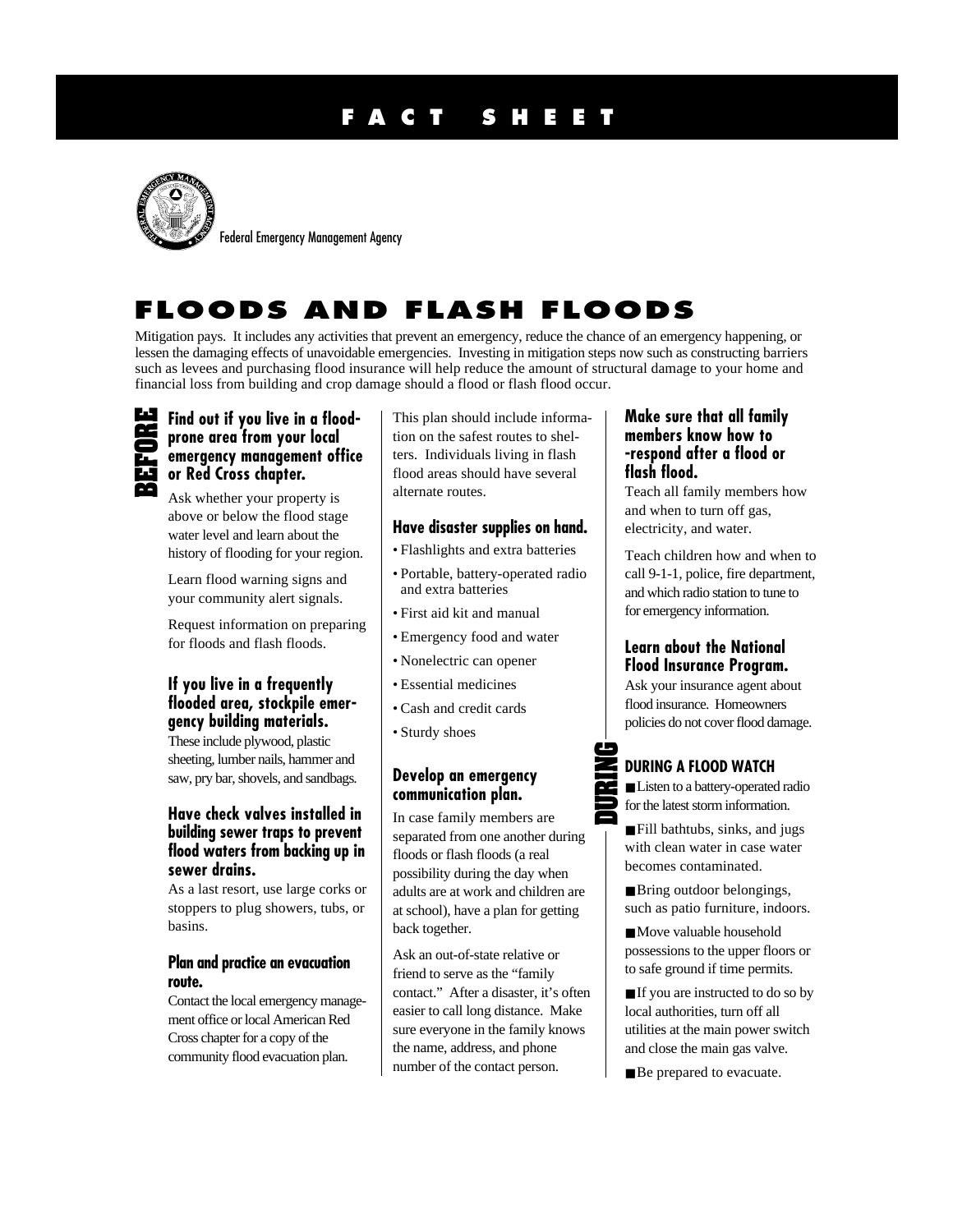# **DURING**

# **DURING A FLOOD If Indoors:**

■ Turn on battery-operated radio or television to get the latest emergency information.

■ Get your preassembed emergency supplies.

■ If told to leave, do so immediately.

#### **If Outdoors:**

■ Climb to high ground and stay there.

■ Avoid walking through any floodwaters. If it is moving swiftly, even water 6 inches deep can sweep you off your feet.

#### **If In a Car:**

■ If you come to a flooded area, turn around and go another way.

■ If your car stalls, abandon it immediately and climb to higher ground. Many deaths have resulted from attempts to move stalled vehicles.

#### **DURING AN EVACUATION**

■ If advised to evacuate, do so immediately.

■ Evacuation is much simpler and safer *before* flood waters become too deep for ordinary vehicles to drive through.

■ Listen to a battery-operated radio for evacuation instructions.

■ Follow recommended evacuation routes — shortcuts may be blocked.

■ Leave early enough to avoid being marooned by flooded roads.

**Flood dangers do not end when the water begins to recede. Listen to a radio or television and don't return home until authorities indicate it is safe to do so. AFTER**

> **Remember to help your neighbors who may require special assistance — infants, elderly people, and people with disabilities.**

**Inspect foundations for cracks or other damage.**

**Stay out of buildings if flood waters remain around the building.**

#### **When entering buildings, use extreme caution.**

■ Wear sturdy shoes and use battery-powered lanterns or flashlights when examining buildings.

■ Examine walls, floors, doors, and windows to make sure that the building is not in danger of collapsing.

■ Watch out for animals, especially poisonous snakes, that may have come into your home with the flood waters. Use a stick to poke through debris.

■ Watch for loose plaster and ceilings that could fall.

■ Take pictures of the damage — both to the house and its contents for insurance claims.

#### **Look for fire hazards.**

- Broken or leaking gas lines
- Flooded electrical circuits
- Submerged furnaces or electrical appliances
- Flammable or explosive materials coming from upstream

**Throw away food — including canned goods — that has come in contact with flood waters.**

**Pump out flooded basements gradually** (about one-third of the water per day) **to avoid structural damage.**

**Service damaged septic tanks, cesspools, pits, and leaching systems as soon as possible. Damaged sewage systems are health hazards.**

#### **Inspecting Utilities in a Damaged Home**

#### **Check for gas leaks —**

If you smell gas or hear a blowing or hissing noise, open a window and quickly leave the building. Turn off the gas at the outside main valve if you can and call the gas company from a neighbor's home. If you turn off the gas for any reason, it must be turned back on by a professional.

**Look for electrical system damage —** If you see sparks or broken or frayed wires, or if you smell hot insulation, turn off the electricity at the main fuse box or circuit breaker. If you have to step in water to get to the fuse box or circuit breaker, call an electrician first for advice.

#### **Check for sewage and water lines damage —**

 If you suspect sewage lines are damaged, avoid using the toilets and call a plumber. If water pipes are damaged, contact the water company and avoid using water from the tap. You can obtain safe water by melting ice cubes.

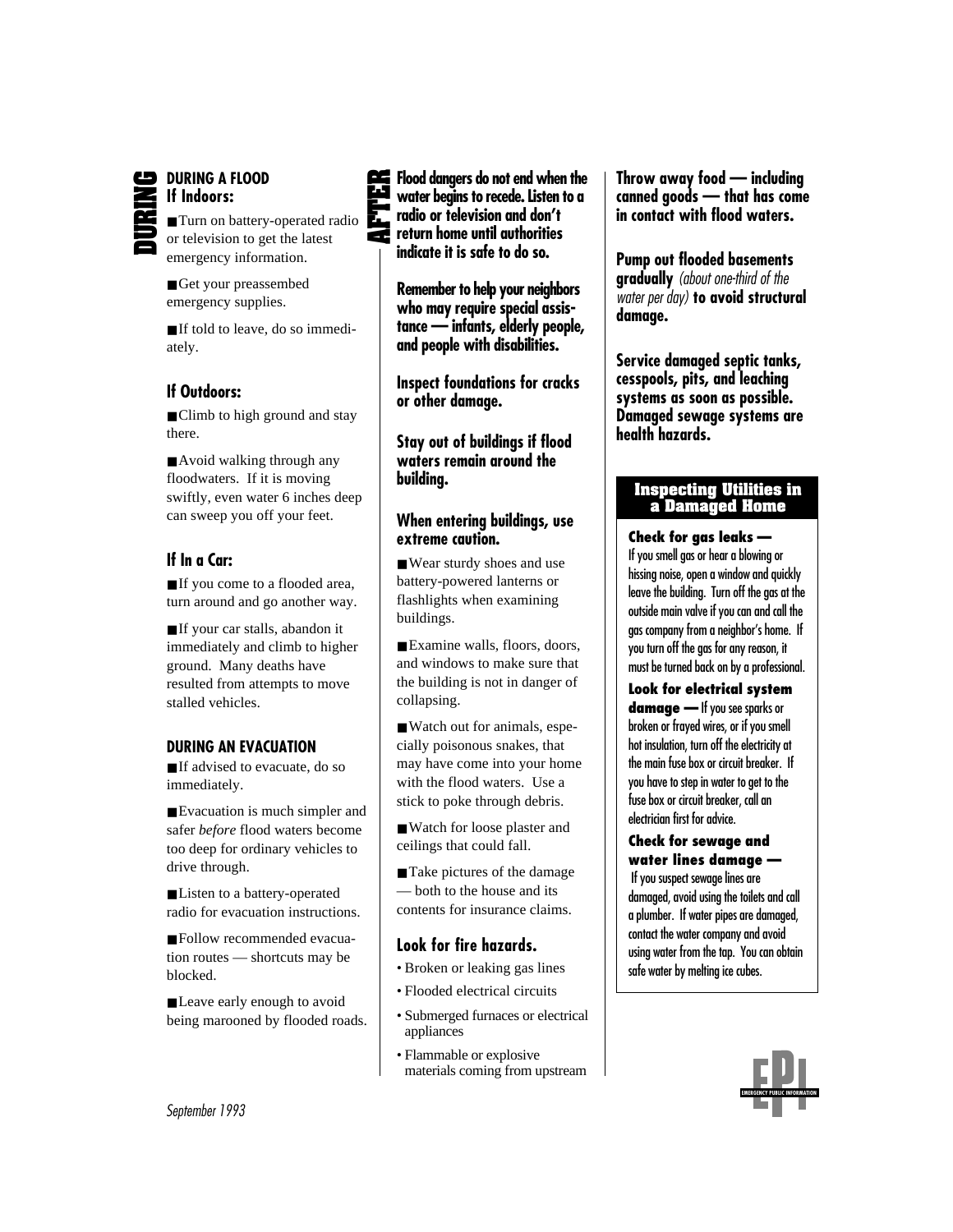### **B A C K G R O U N D E R**

# **FLOODS AND FLASH FLOODS**

#### **EMERGENCY INFORMATION**

**1.** Flood waters can be extremely dangerous. The force of six inches of swiftly moving water can knock people off their feet. The best protection during a flood is to leave the area and go to shelter on higher ground.

**2.** Flash flood waters move at very fast speeds and can roll boulders, tear out trees, destroy buildings, and obliterate bridges. Walls of water can reach heights of 10 to 20 feet and generally are accompanied by a deadly cargo of debris. The best response to any signs of flash flooding is to move immediately and quickly to higher ground.

**3.** Cars can easily be swept away in just 2 feet of moving water. If flood waters rise around a car, it should be abandoned. Passengers should climb immediately to higher ground.



Floods and flash floods occur within all 50 states. Communities particularly at risk are those located in low-lying areas, near water, or downstream from a dam.

#### **WHAT IS A FLOOD?**

*Floods are the most common and widespread of all natural disasters except fire. Most communities in the United States can experience some kind of flooding after spring rains, heavy thunderstorms, or winter snow thaws. Floods can be slow, or fast rising but generally develop over a period of days. Dam failures are potentially the worst flood events. A dam failure is usually the result of neglect, poor design, or structural damage caused by a major event such as an earthquake. When a dam fails, a gigantic quantity of water is suddenly let loose downstream, destroying anything in its path.*

#### **WHAT IS A FLASH FLOOD?**

*Flash floods usually result from intense storms dropping large amounts of rain within a brief period. Flash floods occur with little or no warning and can reach full peak in only a few minutes.*